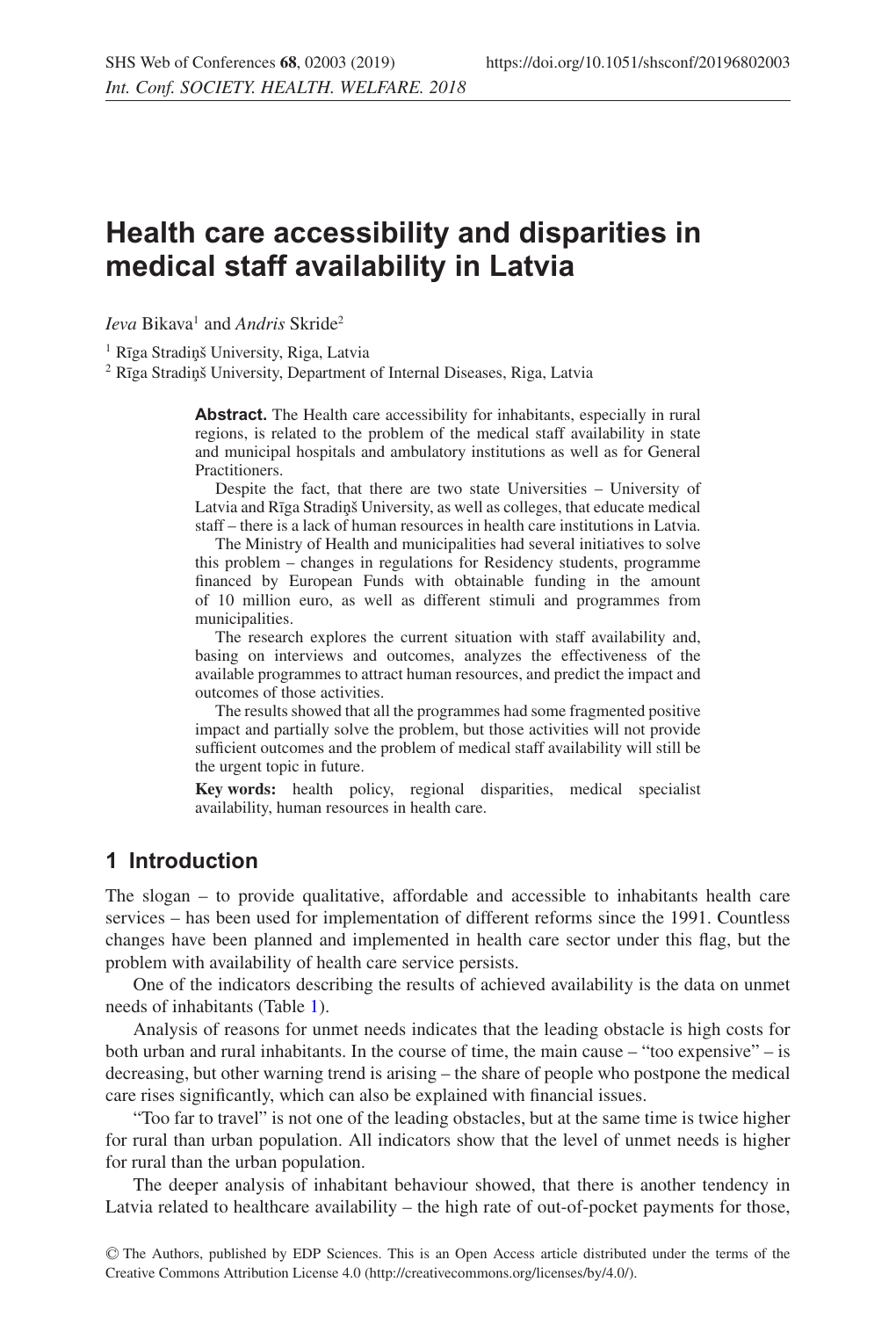| <b>Reason</b> | Could not afford to<br>(too expensive) |              |              | Wanted to wait and<br>see if problem got<br>better on its own | Too far to travel/<br>no means of<br>transportation |              |  |
|---------------|----------------------------------------|--------------|--------------|---------------------------------------------------------------|-----------------------------------------------------|--------------|--|
| Year          | Urban                                  | <b>Rural</b> | <b>Urban</b> | <b>Rural</b>                                                  | Urban                                               | <b>Rural</b> |  |
| 2013          | 60.9                                   | 58.1         | 13.7         | 21.5                                                          | 1.8                                                 | 4.4          |  |
| 2014          | 53.7                                   | 56.1         | 15.1         | 27.1                                                          | 1.7                                                 | 3.6          |  |
| 2015          | 57.2                                   | 59.1         | 14.5         | 18.4                                                          | 2.2                                                 | 4.2          |  |
| 2016          | 41.7                                   | 51.2         | 16.4         | 20.9                                                          | 2.9                                                 | 6.1          |  |
| 2017          | 42.5                                   | 44.6         | 21.6         | 25.4                                                          | 3.3                                                 | 6.6          |  |

<span id="page-1-0"></span>

|  |  | <b>Table 1.</b> Reasons for unmet needs for medical care for persons 16 or over $(\%)$ [1]. |  |  |  |  |  |  |  |  |
|--|--|---------------------------------------------------------------------------------------------|--|--|--|--|--|--|--|--|
|--|--|---------------------------------------------------------------------------------------------|--|--|--|--|--|--|--|--|

|  |  |  |  | Table 2. Health Spending. Out of Pocket in percentage of health spending [2]. |  |
|--|--|--|--|-------------------------------------------------------------------------------|--|
|--|--|--|--|-------------------------------------------------------------------------------|--|

<span id="page-1-1"></span>

| Year, $%$      | 2009  | 2010  | 2011  | 2012  | 2013  | 2014  | 2015  | 2016  |
|----------------|-------|-------|-------|-------|-------|-------|-------|-------|
| <b>Estonia</b> | 20.34 | 21.92 | 21.56 | 21.52 | 22.61 | 22.62 | 22.77 | 22.69 |
| Latvia         | 38.78 | 37.19 | 34.3  | 37.82 | 38.47 | 39.11 | 42.07 | 44.56 |
| Lithuania      | 26.82 | 27.59 | 28.22 | 31.80 | 32.82 | 31.49 | 31.84 | 32.34 |

who got the medical service they needed. The level of out-of-pocket payment in Latvia reached more than 40% rate and in comparison to both neighbour states is highest not only among Baltic States, but also is the highest in European Union (Table [2\)](#page-1-1).

High rate of out-of-pocket payments are not associated with more expensive service price in Latvia, in comparison with other Baltic states, but is due to the shortage of state provided service volume. The deficit of state provided service push an inhabitant to choose receiving of the service in private sector paying the full price.

There are several services and specialists, but to receive the service there is a queue for several months to wait. At the same time, the service or specialist appointment can be received faster, if patients are ready to pay themselves.

The long waiting lists are related to the amount of funding that state can pay to service provider (limited amount that can be distracted to one service) as well as the capacity of service providers to supply the needed service. The limited price that state can pay to service provider known as tariff, for several services is not adequate or is insufficient, and does not cover the real expenses of the service therefore the service providers are not interested in supplying all the amount of state financed service.

In those circumstances, service suppliers overcharge the same service when it is provided to a single payer and thus, combining the amount that is paid by the state with the amount of service that is paid by a single payer, balance the profit and loss. Those improper mechanisms are the consequences of state settled under-priced tariffs [\[3\]](#page-8-2).

When the same service is provided for a single payer for overcharged price and the undercharged price – when paid by the state, it leads to the situation that medical staff prefers to provide the service to single payers more than state paid services, because higher revenue can be earned.

Even in cases, when the tariffs are adequate or when the service provider can find the mechanisms how to motivate specialists to provide the services, there is the lack of specialists in several specialities. As acknowledged by the managers of the three Clinical Hospitals in Latvia, the lack of specialists leads to the situation when even if there is enough equipment and funding, the service cannot be provided in necessary extent due to deficiency of specialists.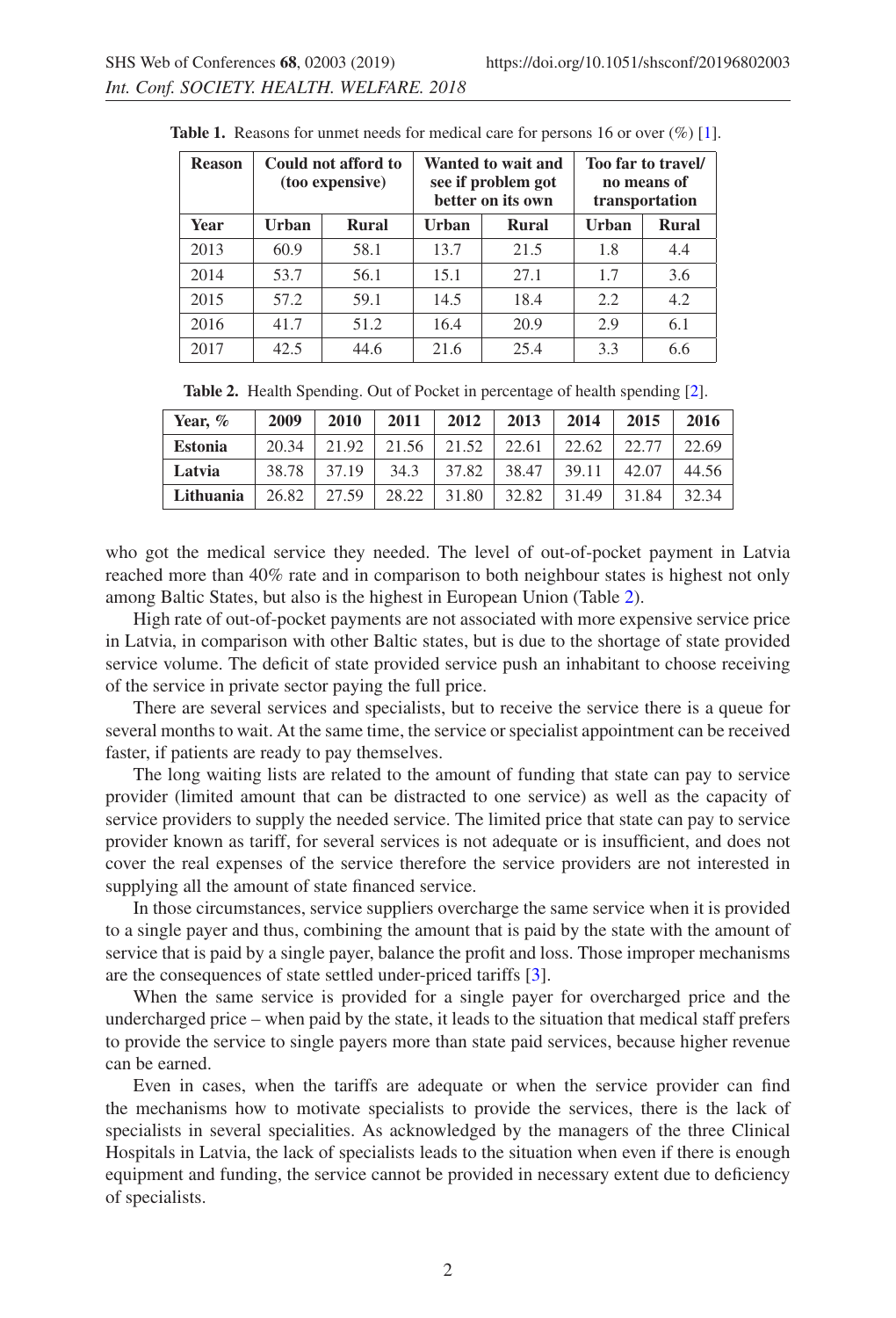| <b>Year</b>         | 2010 | 2011 | 2012 | 2013 | 2014 | 2015 | 2016 |
|---------------------|------|------|------|------|------|------|------|
| Doctors – Estonia   | 3.24 | 3.29 | 3.28 | 3.30 | 3.36 | 3.41 | 3.46 |
| Doctors – Latvia    | 3.11 | 3.13 | 3.14 | 3.19 | 3.22 | 3.20 | 3.21 |
| Doctors – Lithuania | 3.95 | 4.10 | 4.22 | 4.28 | 4.31 | 4.34 | 4.47 |
| Nurses – Estonia    | 6.12 | 6.24 | 6.17 | 5.64 | 5.74 | 6.01 | 6.10 |
| Nurses – Latvia     | 5.01 | 4.96 | 4.86 | 4.88 | 4.82 | 4.68 | 4.64 |
| Nurses – Lithuania  | 7.37 | 7.54 | 7.59 | 7.55 | 7.60 | 7.66 | 7.70 |

<span id="page-2-0"></span>**Table 3.** Human resources. Medical Doctors and Nurses per 1,000 inhabitants [\[4](#page-8-3), [5](#page-9-0)].

<span id="page-2-1"></span>**Table 4.** Human resources. Medical and Nurse graduates per 100,000 inhabitants [\[6](#page-9-1), [7](#page-9-2)].

| <b>Year</b>                    | 2011  | 2012  | 2013  | 2014  | 2015  | 2016  |
|--------------------------------|-------|-------|-------|-------|-------|-------|
| Medical graduates – EST        | 9.42  | 10.28 | 9.71  | 10.57 | 10.11 | 11.02 |
| <b>Medical graduates – LAT</b> | 11.26 | 11.50 | 13.46 | 14.04 | 16.18 | 16.33 |
| <b>Medical graduates – LIT</b> | 13.44 | 13.19 | 14.81 | 14.63 | 16.39 | 16.11 |
| Nursing graduates $-EST$       | 29.15 | 34.4  | 35.43 | 34.31 | 32.61 | 32.38 |
| Nursing graduates – LAT        | 79.91 | 29.10 | 92.66 | 27.89 | 27.56 | 20.00 |
| Nursing graduates – LIT        | 18.96 | 15.86 | 16.97 | 18.28 | 18.42 | 18.96 |

Comparing human resource data about three Baltic States (Table [3\)](#page-2-0), the number of doctors per 1000 inhabitants in Latvia is increasing during the recent years, but is still lower than in other Baltic States. In comparison to the recommended level, or the average level in European Union, that is 3.5 to 1000 inhabitants, it is not critically low.

Comparison of the data about nurses shows that the number of nurses in Latvia is significantly lower than in Lithuania or Estonia. Comparing to average EU level, where the number of nurses is 8.4 per 1000 population, in Latvia the lack of nurses is significant because the rate of Latvia 4.6 is almost twice lower than average in EU 8.4.

Every year both Universities – University of Latvia and Rīga Stradinš University, as well as other educational institutions train new specialists – new doctors, nurses and other specialists, who should replace seniors and provide service supply. According to OECD data, in comparison to Lithuania and Estonia, the level of Medical graduates in Latvia, is higher than in Estonia and quite similar with Lithuania (Table [4\)](#page-2-1).

The average number of nursing graduates in Latvia for the last year does not significantly differ from the other Baltic States, but comparing data over a longer period, we see that in previous years from 2000 to 2010 the number of graduated nurses in Latvia was lower than in other states, so it leads to accumulative effects.

According to data obtained from the Association of nurses in Latvia, there is a large gap between registered and practicing nurses, which means that there are many nurses who have gained the education and practice but are not working as nurses (Fig. [1\)](#page-3-0).

As was previously indicated, comparing data from OECD the rate of nurses per 1,000 inhabitants in Latvia and the European Union, the rate was 4.6 in Latvia to 8.4 in EU. As can be seen from the data from Association of Nurses in Latvia, if all registered nurses worked in the health care service, it would be possible to reach the average EU rate. However, the challenge is how to motivate those nurses working in other sectors to come into healthcare sector.

Another problem observed from the data of Association of nurses in Latvia is the aging problem in Nurses sector (Fig. [2\)](#page-3-1).

It means that new nurses are not motivated to join medical institutions to work as nurses, but prefer work in other sectors.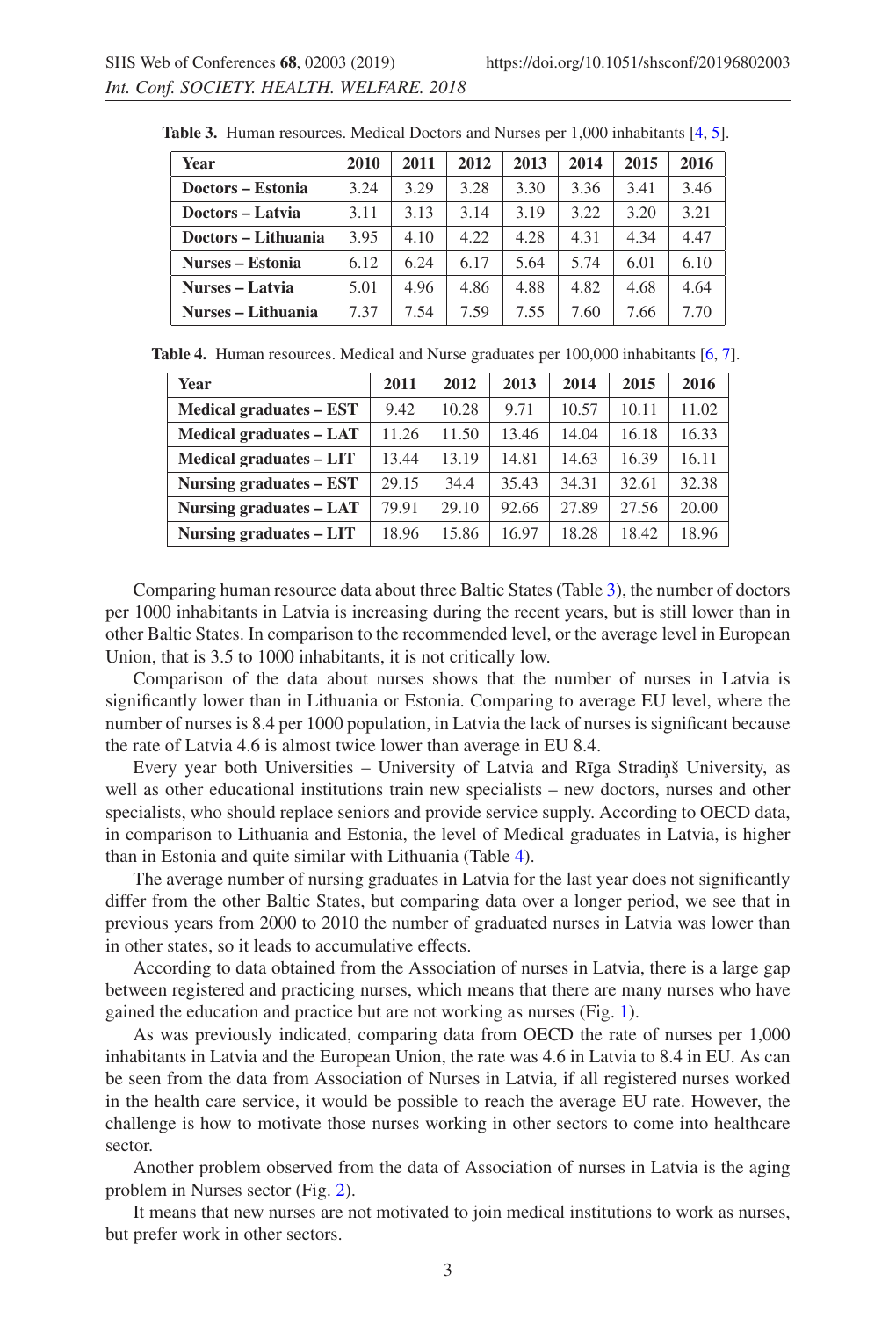<span id="page-3-0"></span>

Nurses in Latvia

**Fig. 1.** Data from Medical Nurses register by year.

<span id="page-3-1"></span>

#### Practicing nurses by age group, 2017

**Fig. 2.** Data from Medical Nurses register – Practicing nurses by age groups in 2017.

The accessibility to health care service also depends on availability of doctors. According to data on the main workplace of medical doctors – most of the doctors  $(62%)$  work in Riga city. In Riga region and in Latgale region  $-9\%$ , in Zemgale and Kurzeme  $-7\%$  and in Vidzeme only 6% of doctors work [\[8](#page-9-3)]. Of course, some specialists who are working in Riga, work also as guest specialists in regions, but they cannot provide all the necessary services in regions. Due to the lack of specialists in regions, there are long waiting lists for specialist consultations and services.

The problem with the availability of specialists is not only in hospital sector, but also in primary health care. In some regions, there are not General Practitioners (GP) available due to aging problem of GPs. For example, in Staicele district in Aloja municipality where, according to data from person registry 933 persons live in Staicele city and 565 in Staicele parish from 1st January 2019, the only GP practice has been closed because the doctor has retired and there is no new GP to replace the retired one. As the result, 899 registered patients, including 120 children are left without GP. The situation in Staicele is not unique, according to data from Rural GP association, of 1300 GP practicing in rural areas, about one third are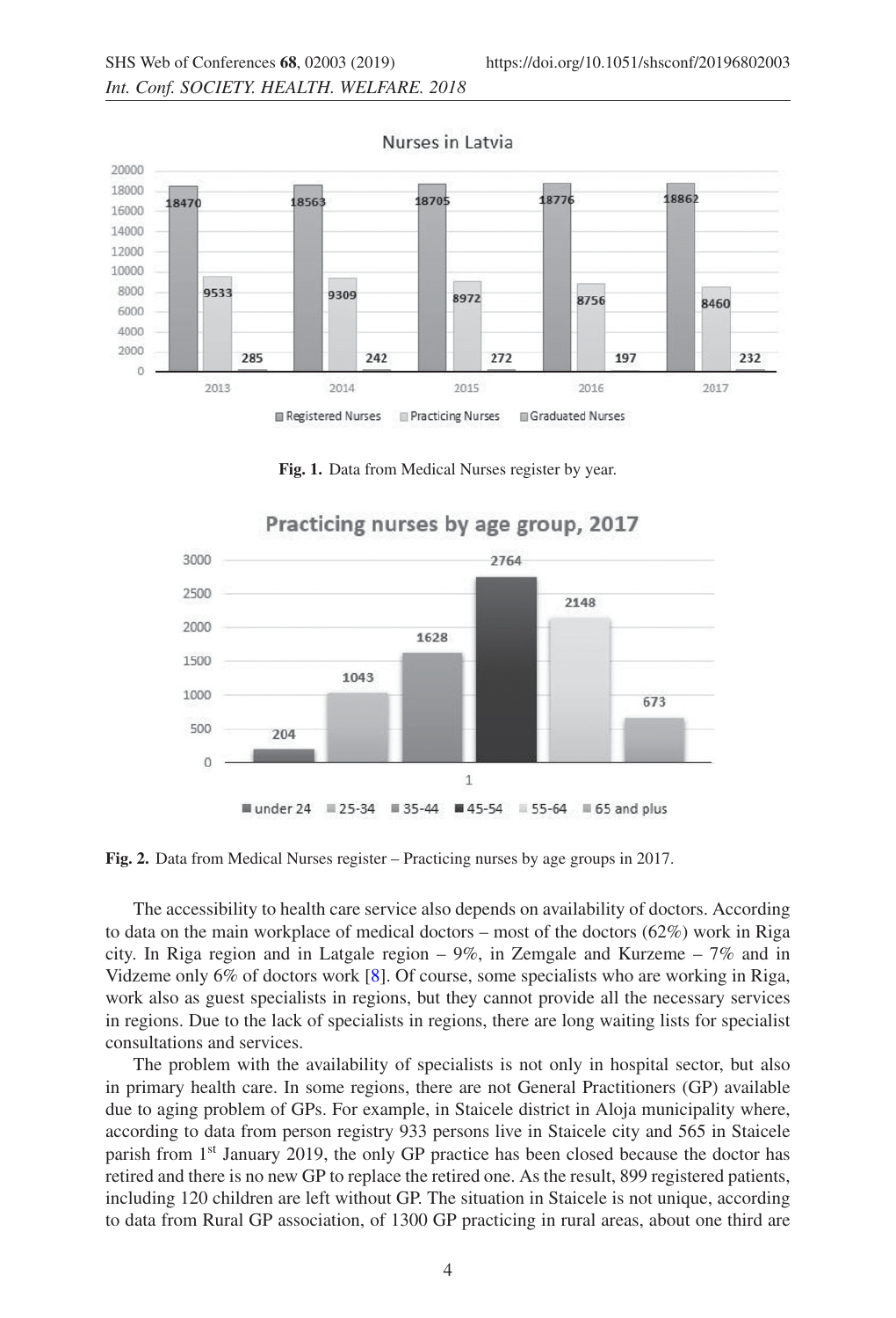<span id="page-4-0"></span>

# Practicing GP by age group, %

Fig. 3. Practicing GP by age group in 2017 [\[11](#page-9-4)].

at retirement age. In 2018, there were 380 GP, who had reached the retirement age 63, and some practicing GP were even 70 years old and older [\[9,](#page-9-5) [10\]](#page-9-6).

According to data from The Centre for Disease Prevention and Control of Latvia, in 2017 more than 75% of all practicing GP had reached the age of 50 and more, and 17% of all practicing GP were of retirement age, more than 65 years old (Fig. [3\)](#page-4-0).

Summarizing the above mentioned, there are significant problems with human resource in health care in Latvia, especially with nurses and GPs. The shortage can be observed in both sectors – rural and urban and is caused by the deficit of young nurses and GP entering the field in order to replace the persons at the retirement age.

In its turn, analysis of data on medical doctors does not indicate so pronounced lack of specialists in comparison to other countries, but shows significant regional disparities if comparing the number or practicing specialists in Riga and in regions.

Thus, there are two main problems in health care sector that should be addressed –how to attract more specialists – medical doctors to practice in regions, how to attract nurses to work in healthcare sector not in other sectors, and how to encourage young GP to take over practices of GPs of retirement age.

Evaluating health care in Latvia, the World Bank gave two recommendations for workforce deployment: 1) To develop the workforce in targeted specialities and geographical locations through education and training opportunities; 2) To develop multi – faceted strategies to attract and retain staff in rural areas involving career pathways, attractive living and working conditions, enhance remuneration, and recruitment of students from rural areas who will potentially return to their places of origin [\[12\]](#page-9-7).

## **2 Analysis of reasons of human resources deficit**

To get better understanding of the problem and find causes that provoke it, several interviews were carried out with representatives of health care sector – Minister of Health, Deputy Secretary of State on Health Policy Issues, managers of Project Management Division of Ministry of Health, Member of the Board of Rural GP association in Latvia, Member of the Board of Association of Nurses in Latvia, as well as Head of the Residency of Family Medicine of Rīga Stradiņš University.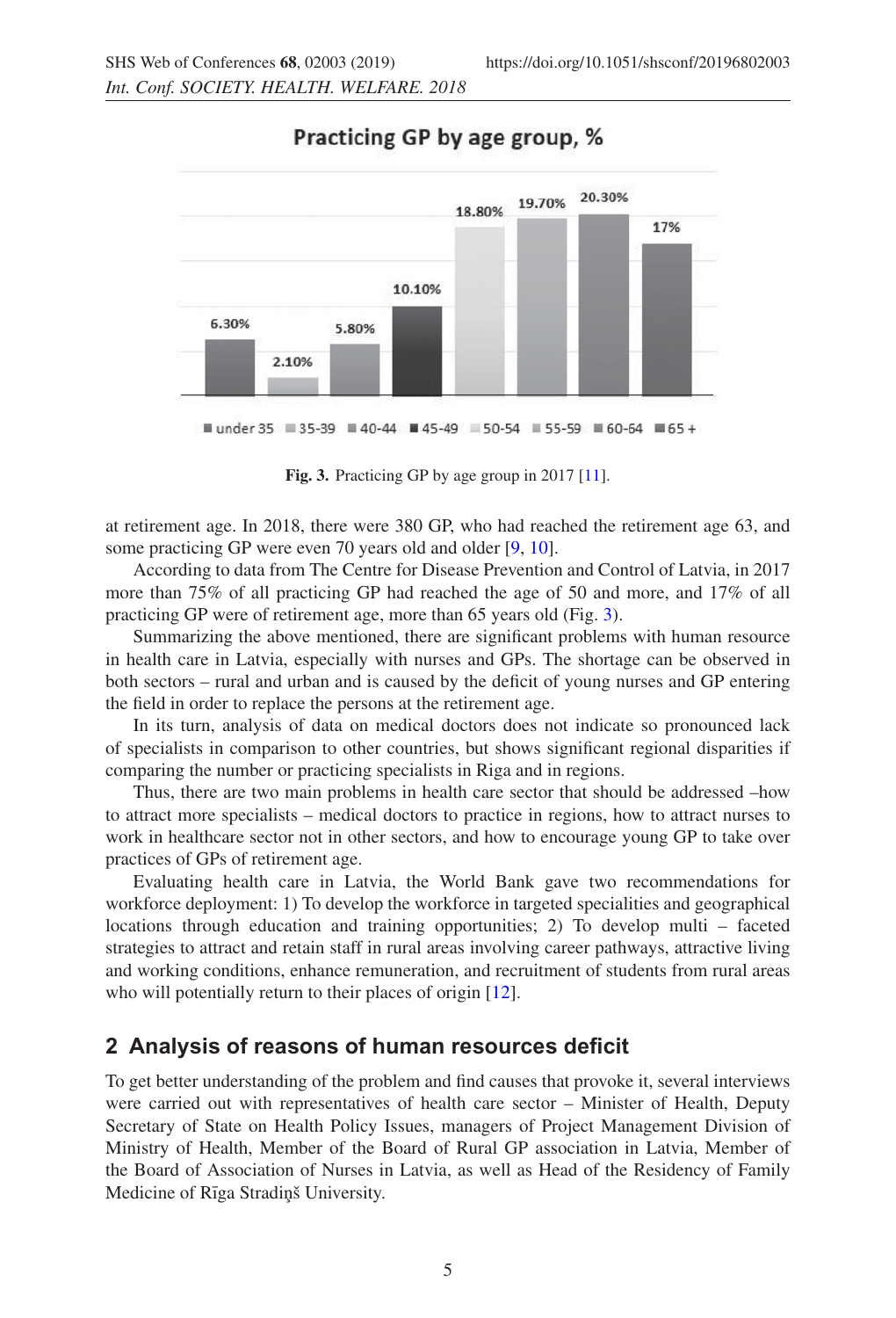During the discussions with representatives of Nurse association and the representatives from Rural GP associations, as well as representatives from the Ministry of Health it was pointed out that significant part of young nurses do not work in health sector. They prefer work in such sectors as beauty care, in pre-school institutions, in private care institutions, and in other sectors, that are not even close to health care – in offices, in supermarkets and even in gas stations. A big part of nurses is also working abroad – some as medical nurses, but many of them as care providers in social institutions. The main reasons for making such choices are – inadequate salary, paid in both state owned and even in private sector, the other reason is that duties are too heavy physically and emotionally, and the third – the low prestige of the speciality.

Discussions about the problem with GPs revealed that there are several reasons that hinder new GP to enter health care sector. In the rural areas, it is not only the small number of inhabitants that leads to small capitation money, but also the incapacity to provide the needed health care services to patients, especially seniors. From the other side, the senior GPs are not motivated to give up their practice to the new GPs, because there are no reimbursement mechanisms to support the elder GPs. This set of conditions lead to the situation where the elderly GPs cannot provide qualitative services, but the new GPs cannot enter the market.

The research on deficit of medical specialists – doctors in rural areas, illuminated several problems – the first is the amount of salary of a specialist practicing in rural area. If a specialist works in the capital city Riga or other big city, there is a possibility to combine work in more than one institution – for example, part of the day the specialist works in a state clinic, and part of the time in private consultation. It is also possible to combine several duties during one working shift. This is common especially in clinical hospitals – to work as a specialist, to work with the residency students and to work in clinical research. Many leading specialists also give lectures to medical students or work as lecturers in further education, which is paid by pharmacy industry. The combination of duties working in more than one workplace is common not only among doctors, but also among nurses. All those activities that medical staff are forced to execute are the result of small salaries.

Another stimulus to work in state university clinics, not in the rural clinic, is the opportunities of professional development. Rural hospitals cannot provide so much ordinary episodes and even more – rare and interesting cases than can provide the university clinic. The carrier ladders are more attractive in big state clinic than in smaller rural clinic.

As the third reason why the young doctors prefer work in Riga clinics was mentioned the possibility to work with contemporary equipment and participate in trainings and exchange of experience with foreign specialists.

In addition to abovementioned, the representatives of municipalities that try to attract new specialists also mentioned other factors that are significant for the new specialists in making decision where to work. They are the living conditions, the work possibilities for the spouse, the opportunities for children – preschool and school activities, as well as possibilities to enjoy cultural events.

Another factor that plays bilateral role is Latvia as a member of the European Union. On the one hand, this partnership provides possibilities to get better education, to have possibilities to practice in other EU countries. On the other hand, the more developed countries provide better reward system for specialists and the free market legislature provides more attractive working and living conditions in Germany, Norway, Sweden and even Estonia than in Latvia. That leads to the fact that new doctors, as well as experienced doctors and nurses, decide to move to work in other countries after getting highly valued medical education and practice in Latvia.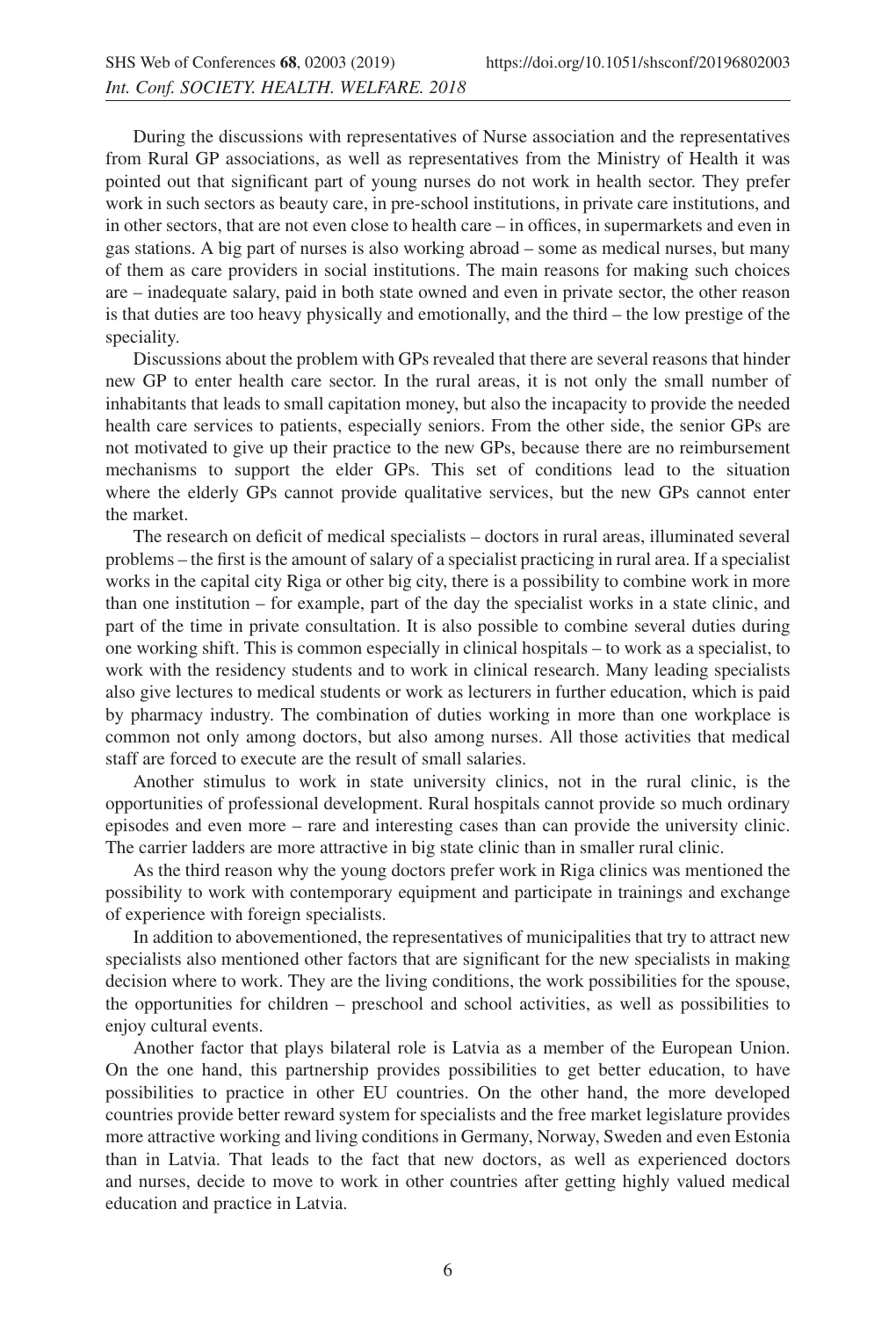#### **3 Evaluation of activities in human resource development**

Several actions are taken by the state and municipalities to combat the deficit of medical staff, especially in rural areas, and to ensure better availability of service to inhabitants.

To attract young specialists to work in regions, from 2015 changes in regulation for state paid residency studies were made – giving priority to students who have accepted contract to work in regions after the residency for at least 3 years in state or municipality healthcare institutions. In the first study year 2015/2016 there were 20 percent or 43 of 230 new residency students who used this priority and signed contracts on work in regions after graduation [\[8](#page-9-3)].

This program is evaluated as successful and good references are available from regional healthcare institutions, especially from the larger regional clinics, Family Health Department and the Further Education Department in Riga Stradins University. Several articles are also available on the internet and in medical journals giving personal stories from young specialists who have residency practice in regional clinics and are planning to stay in regions for next decades.

Another group of actions are taken by municipalities with aim to attract both young and experienced specialists to work in their municipalities – medical specialists and GPs. The programmes that are performed by municipalities and the stimuli are broad – municipality pays residency in medicine, provides accommodation and special advantages to specialists and their families, gives discounts for municipality provided services, etc. Although these activities have some good results, unfortunately, the outcomes are not successful enough. Representatives of regional clinics mention some hindering factors in attraction of specialists to work in regions – environment or possibilities provided in social and culture sphere, difficulties for family members to find a job, insufficient facilities for children education, free time and sports activities. Another, very significant factor, mentioned by both state municipal representatives and by private sector is the carrier and professional development options. The small number of patients and lack of unusual cases do not give necessary challenge for young specialists. In addition, the new reforms with specialization of the rural clinics also have impact on long-term forecasts of further clinic development. Another obstacle is common to the whole of Health care sector – insufficient salary and the lack of human resources that make the existing staff overwork.

To solve the problem with medical staff availability in regions in 2017 the new state programme was initiated within the European Union Social Program "Investing in People" under the aim section "Growth and Employment". A specific program for specific support purpose – "SAM.9.2.5. – to improve health care accessibility in priority areas for inhabitants whose residency is outside Riga". The program provides special compensations or financial benefits to ensure activities necessary to move and start to work in other region. As priority specialities are mentioned – cardiovascular diseases, oncology, children (perinatal, neo-natal) and mental health. As benefit receivers can qualify – Medical doctors, doctor's assistants, nurses, nurse's assistants, midwives, physiotherapists and ergotherapists [\[13](#page-9-8)].

Another section of the programme is dedicated specially for GPs – to promote senior GPs to transmit their practice to young GP. Receivers on this section are senior GP of the retirement age who hands over their practice and the new GP who takes over this practice.

In the interviews with representatives of the health care sector all of them positively evaluated the program and characterised it as one of the good ways to improve the situation in health care, especially if the funding is used from EU Funds.

Representatives of the Ministry of Health, who are the program implementers, evaluated this program as very successful. The development of the program was prolonged and the program was conformed only from December 1, 2017. The participants could apply for the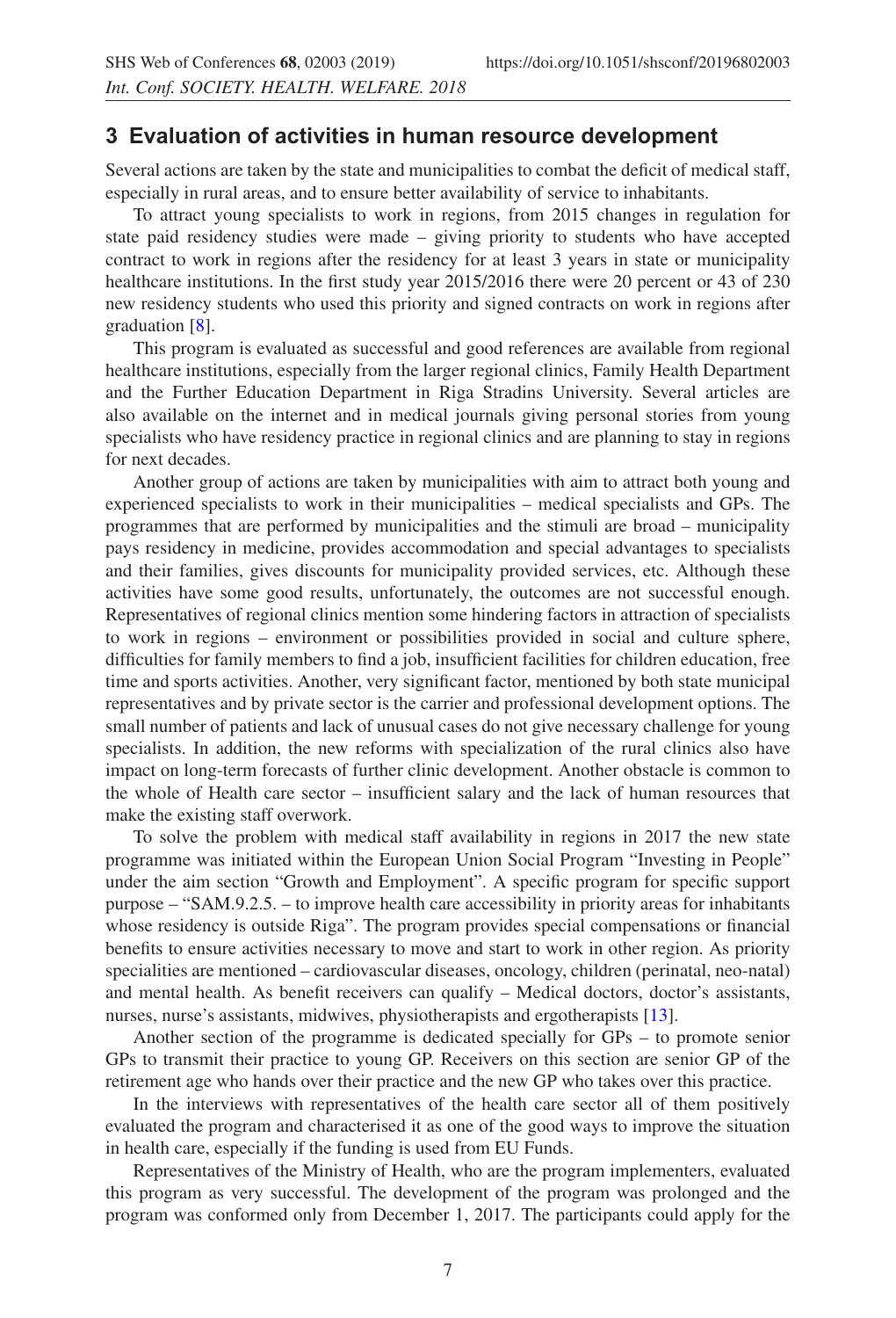| <b>Indicator</b>                | 10.09.2018     | 15.11.2018 |
|---------------------------------|----------------|------------|
| <b>Total applicants</b>         | 149            | 264        |
| <b>Reviewed</b>                 | 78             | 181        |
| Approved                        | 72             | 163        |
| Rejected                        | 6              | 18         |
| <b>Applicants by speciality</b> |                |            |
| <b>Doctor</b>                   | 14             | 29         |
| <b>Doctor's Assistant</b>       | 40             | 58         |
| <b>Nurse</b>                    | 28             | 45         |
| Nurse's assistant               | 60             | 124        |
| <b>Midwife</b>                  | 2              | 3          |
| Physiotherapist                 | 3              | 5          |
| Ergotherapist                   | $\theta$       | $\Omega$   |
| <b>GP</b> applicants – total    | 3              | 3          |
| <b>Reviewed</b>                 | $\Omega$       | 2          |
| <b>Approved</b>                 | $\theta$       | 2          |
| Rejected                        | $\overline{0}$ | $\Omega$   |

<span id="page-7-0"></span>**Table 5.** Applicants for program SAM 9.2.5. [Data from The Ministry of Health].

programme since May, 2018 when the program was officially opened. During the first three months, till September 10, 2018, the Ministry of Health received 149 applications. At that time half of them – 78 were already reviewed and 72 applicants qualified to receive the support. The project team pointed out that the rate of interest is higher than it was predicted and the number of applicants is higher than the capacity to review. The project team is very satisfied with reached outcomes. The number of applicants and the status of application are represented on Table [5.](#page-7-0)

The outcome indicators of this programme till the end of the project in 31.12.2023 – is the number of medical specialists attracted to work in regions in priority specialities in amounts to 1420 (with intermediate goal on 31.12.2020 – 709). The number of GP practices that are undertaken by young GPs from retired GPs – 100.

As can be seen from the program results on Table [5,](#page-7-0) the total number of applications is high, and the overall goal can be reached even faster than planned, but if making deeper analysis of data, results are not satisfactory. According to human resource characterization, the main problem is human resource in Healthcare is the deficit of nurses and aging GPs.

Representatives of Medical Nurses association pointed out that the main problem with the deficit of nurses is not in rural clinics, but on the contrary – the deficit is in large state clinics in Riga and in some GPs practices. Therefore the interest rate in this category is not high and the program SAM 9.2.5. will not solve the problem. Of course, the fact that more nurses are attracted to work in health care is positive. However, the program support can be received only in case if the nurse is not already working in health care sector, and 45 nurses attracted to work in regions is not a significant accomplishment in the situation with nurse deficit of at least 800 in Latvia.

Representatives of association of Rural GPs of Latvia, commenting on results pointed to two reasons: the first – the amount of compensation that is paid to GP who gives away its practice is not adequate. The investments that GPs make to create and maintain the practice are more times higher than the compensation rate. In this situation, GPs are not motivated to give up their practice, and only in extreme situations, they agree on this program terms.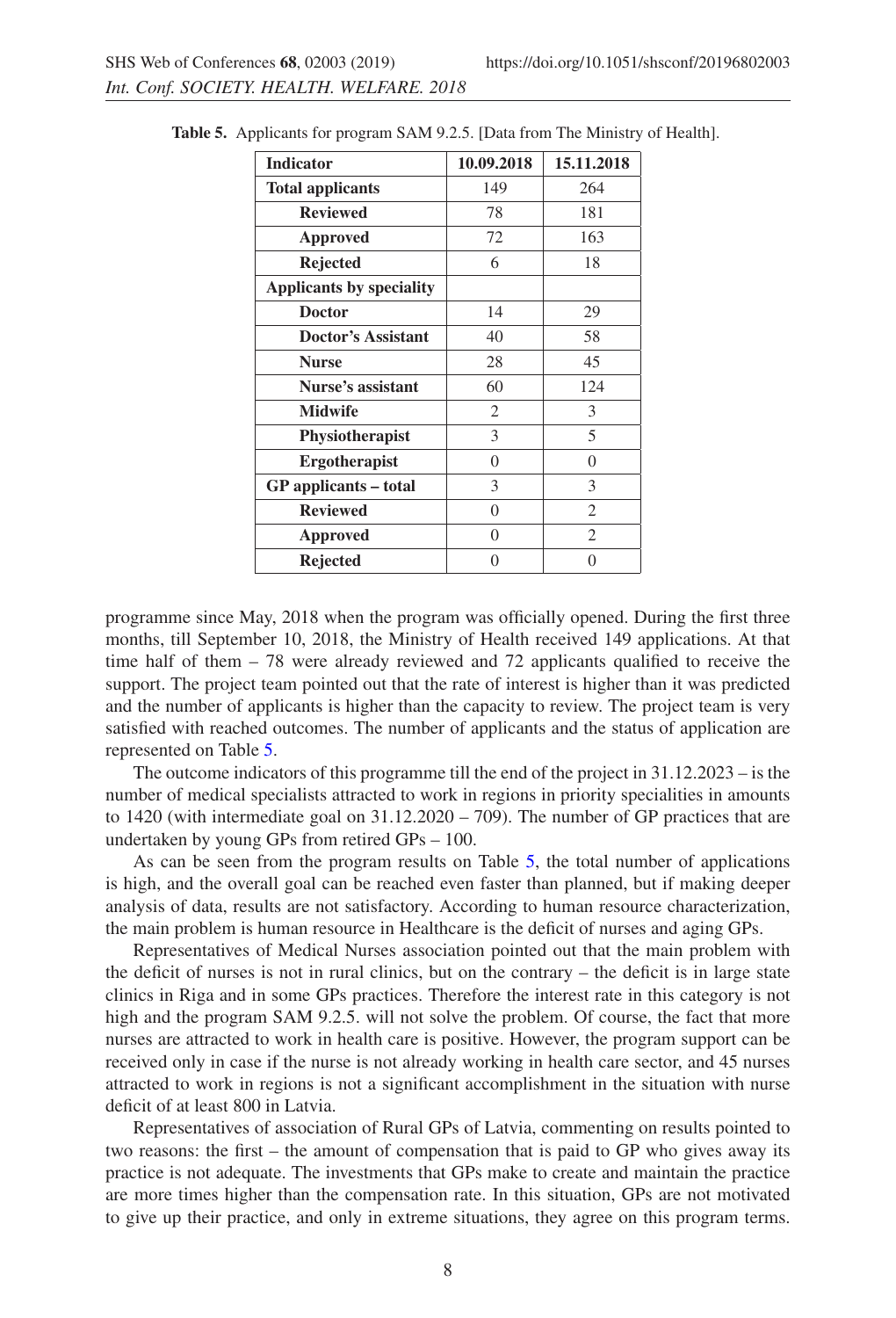Therefore, the interest is so low. The other factor is that this programme is meant only for rural regions, but not for Riga city. But the majority of the retired GPs are the ones who practice in Riga. Based on this, representatives of GPs are very sceptical on the outcomes of this program.

## **4 Conclusions**

Evaluation of the existing solutions that are provided by the State and municipalities to solve the problem of shortage of human resources in healthcare leads to conclusion that the state paid residency programme with priority to a candidate who commits themselves to work in regions for at least 3 years after graduation – is very successful.

The programmes developed and implemented by municipalities to attract workforce in regions have different outcomes, some are successful, some are less and there are a plenty of different factors that impact on those results. Basing on the results and feedback from graduates, municipality paid residency in medicine was highly evaluated. The other programmes and stimuli are not so attractive and are suitable for some specialities only, depending on regional institution specialization, demand and other factors.

The state run program SAM 9.2.5. giving a specific support for specialists in priority specialities and the compensation mechanisms has some good results and can be evaluated as successfully implemented, but according to evaluation of representatives of medical specialist associations, would not significantly impact on the results and solve the human resource problems.

That leads to conclusion that available programmes provided by the state, as well as municipalities – can solve only part of the problem. Short time reimbursement cannot solve low salary problem and lack of possibilities to earn more in long-term perspective.

As all of the interviewed representatives mentioned, while salaries in healthcare sector stay at the present level, working in other sectors and countries is more attractive than working in healthcare, and shortage of human resources will still exist.

At the end of 2018, the Parliament made changes in Healthcare financing law to raise the funding for healthcare domain by 20 percent averagely, but still after this increase the average salary in healthcare sector is lower than the average in the state. Considering the fact that deficit of human resources in health care is acute in both rural regions and in Riga there should be more comprehensive and better funded programmes implemented and run by the state.

#### <span id="page-8-0"></span>**References**

- [1] Central Statistic Bureau of Latvia, Social Processes. Health. Self-perceived Health Status (EU-SILC). *VPG072. Reasons for unmet need for medical care (except dental) for persons aged 16 or over (%).* Latest update 1/17/2019 [viewed 29.01.2019]
- <span id="page-8-1"></span>[2] OECD Data, Health Spending. *Out of pocket as percentage of Health spending*. Available at: https://data.oecd.org/healthres/health-spending.htm# indicator-chart [viewed 03.02.2019]
- <span id="page-8-2"></span>[3] Konkurences padome, *Medic¯ınas pakalpojumu tirgus uzraudz¯ıba. Nosleguma zin ¯ ¸ojums* (Rīga, 2016)
- <span id="page-8-3"></span>[4] OECD Data. Health, *Doctors total per 1000 inhabitants*. Available at: https:// data.oecd.org/healthres/doctors.htm#indicator-chart [viewed 03.02.2019]